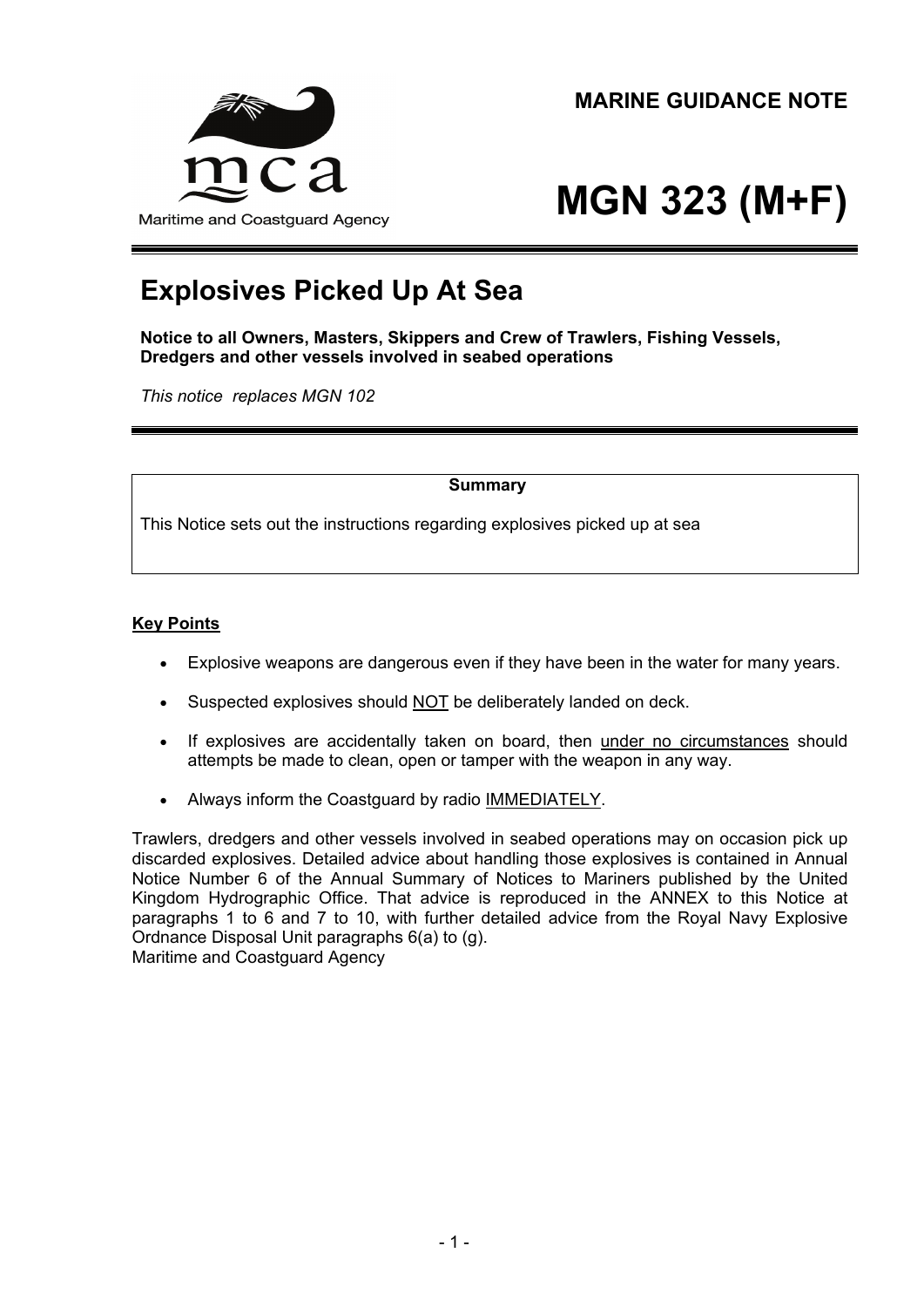#### **More Information**

SAR Branch Maritime and Coastguard Agency Bay 1/07 Spring Place 105 Commercial Road Southampton SO15 1EG

Tel : +44 (0) 23 8032 9332  $Fax:$  +44 (0) 23 8032 9488 e-mail: SAR.response@mcga.gov.uk

General Inquiries: 24 Hour Infoline infoline@mcga.gov.uk 0870 600 6505

MCA Website Address: www.mcga.gov.uk

File Ref: 6/1/009

Published: May 2006

© Crown Copyright 2006

# *Safer Lives, Safer Ships, Cleaner Seas*

*Printed on material containing minimum 75% post-consumer waste paper* 

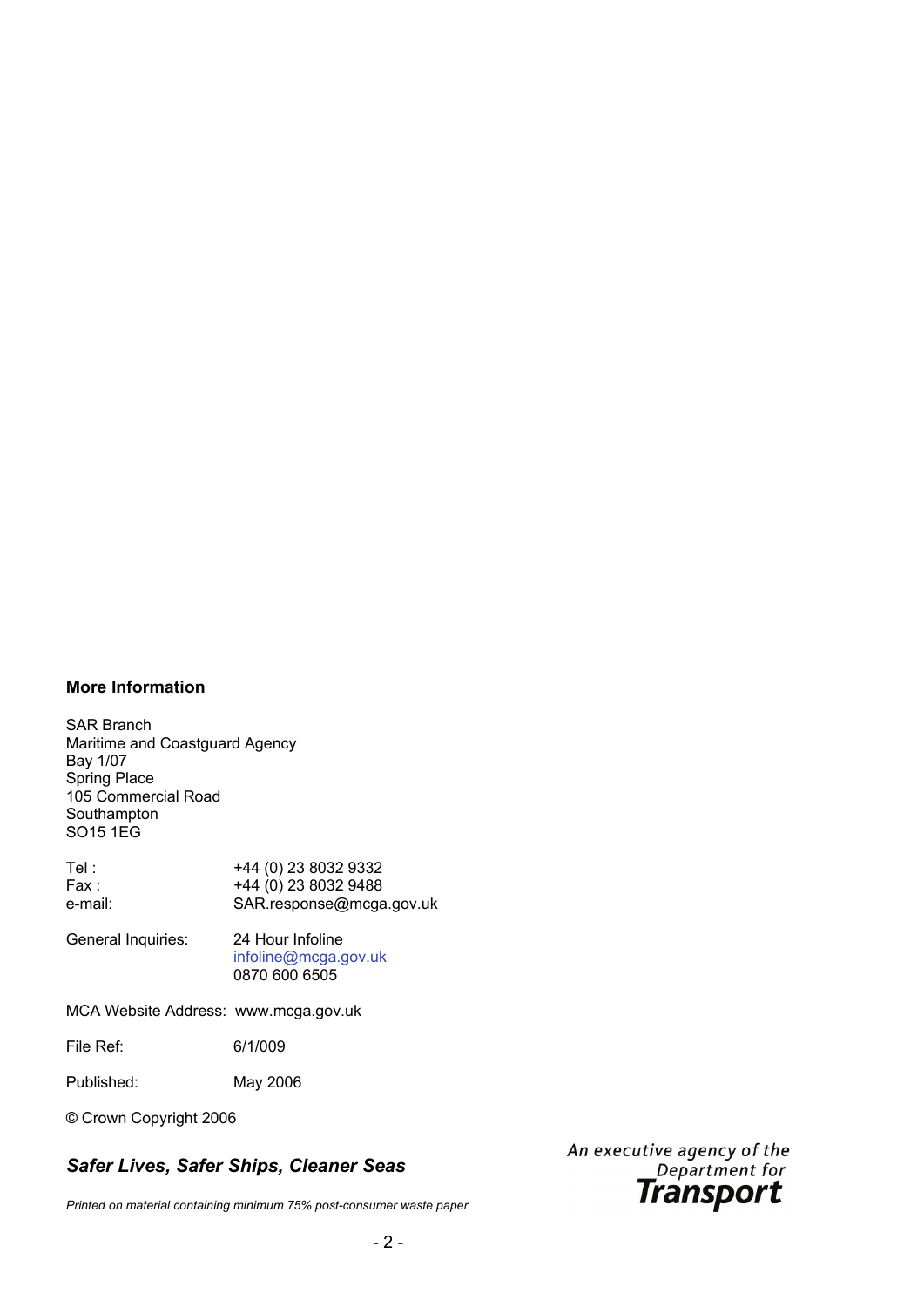#### **FORMER MINE DANGER AREAS: SWEPT ROUTES AND INSTRUCTIONS REGARDING EXPLOSIVES PICKED UP AT SEA.**

1. Minefields were laid in many parts of the world during the World War of 1939 to 1945, during the Korean War of 1950 to 1951 and in a number of less extensive conflicts since then. Many of these minefields have been swept; others have had routes swept through them. These routes are mostly marked by buoys and have been used safely by shipping for many years.

2. Due to the lapse of time, navigation through these minefields whether they have been swept or not is now considered no more dangerous from mines than from any other of the usual hazards to navigation; but in the unswept areas a real danger still exists with regard to anchoring, fishing or any form of submarine or seabed activity. Furthermore uncharted wrecks and shoals may lie in these areas, some of which are not covered by modern surveys. Former mine danger areas are mentioned in appropriate volumes of Sailing Directions, with full details in an Appendix.

3. Even in swept waters and routes there is a remote risk that mines may still remain, having failed to respond to orthodox sweeping methods.

4. Mariners are therefore advised only to anchor in port approaches and established anchorages. In an emergency it is better to anchor in a swept route rather than in unswept waters.

5. Drifting mines may occasionally be sighted; the majority will probably be "lost" exercise mines. All drifting mines should be reported immediately to the Naval Authorities via the Coastguard; an "All Ships" broadcast should be made on VHF Channel 16 to communicate the information to ships in the vicinity. The time of sighting and position of the mine is important in the reporting information. A drifting mine is best left for the Naval experts to deal with. Rifle fire could pierce the casing and sink the mine without causing it to explode. It may then, if it is near the coast, be washed up on a beach or end up in a trawl still in a lethal state.

6. Mines, torpedoes, depth charges, bombs and other explosive missiles are sometimes picked up in trawls or during dredging operations, often in waters comparatively distant from where they were laid or dropped. Explosive weapons are dangerous even if they have been in the water many years, and the following guidance is given in dealing with them:

(a) A suspected explosive weapon should not be landed on deck if it has been observed while the trawl or dredge equipment is still outboard.

(b) Suspect items should not be subjected to any form of impact or given sudden jolts. Where possible, it should be lowered carefully to the seabed and marked with a buoy. On no account should the item be dropped from the surface by cutting away or opening nets – this could cause the object to explode on contact with the seabed.

(c) FV's suspecting they have an item of ordnance in their trawls should reduce speed to a maximum of 2 knots while keeping their nets at a depth deeper than 10 metres and transit to a safe area. The item should not be lowered to the seabed within 2 nm of a pipeline, undersea cables, offshore installation or traffic separation area. It should be placed in less than 30 metres of water if possible. Consultation with the local Coastguard will help designate a safe area into which the item can be lowered.

(d) An accurate Latitude and Longitude or bearing and range from a prominent land or sea mark (even if marked with a buoy) needs to be recorded and the details of the item, the depth and its position passed to the Coastguard.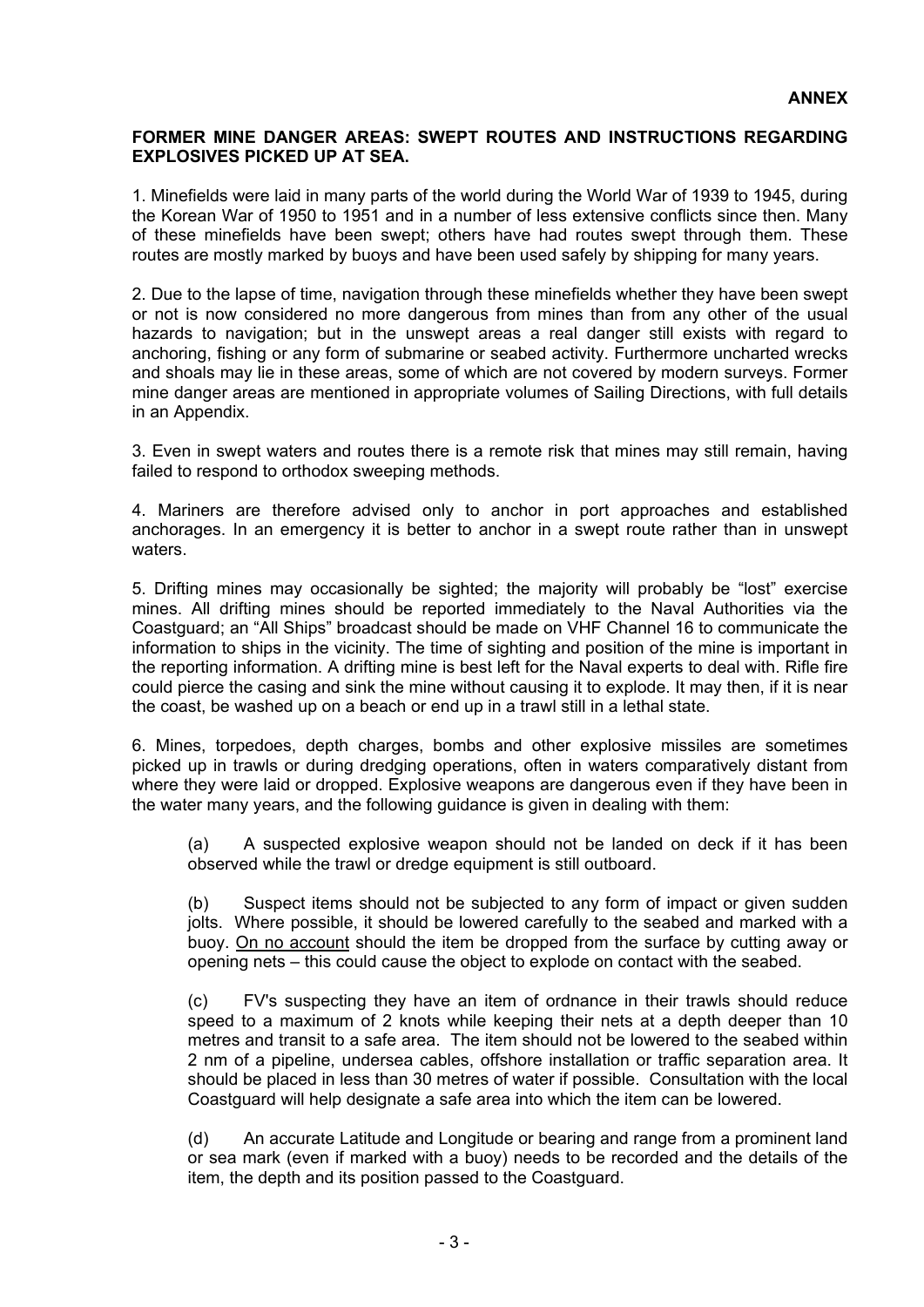(e) If an item is inadvertently brought onto a vessel, it should be secured on deck and kept wet. The vessel should immediately inform the Coastguard and ask for maritime EOD advice. Attempting to lift and swing the item outboard to return the item to the sea will significantly increase the risk to the vessel and her crew. The following procedures should be followed:

(i) Great care should be taken to avoid bumping the weapon. If retained onboard it should be stowed on deck, away from heat and vibration, firmly chocked and lashed to prevent movement.

(ii) IT SHOULD BE KEPT COVERED UP AND DAMPED DOWN. (This is important because any explosive which may have become exposed to the atmosphere is liable to become very sensitive to shock if allowed to dry out.)

(iii) The weapon should be kept on board for as short a time as possible.

(iv) If within two or three hours steaming of the coastline the safest measure will generally be to run towards the nearest port and lie a safe distance off shore to await the arrival of a Naval Explosive Ordnance Disposal Unit. UNDER NO CIRCUMSTANCES should the vessel bring the mine or weapon into harbour.

(v) Under no circumstances should attempts be made to clean the weapon for identification purposes, open it or tamper with it in any way.

(vi) A ship with an explosive weapon on board, or in her gear, should warn other ships in the vicinity giving her position and, if applicable, intended position of jettisoning.

(vii) If the skipper has concerns as to the continued safety of the vessel and crew/passengers, they should discuss the situation with the Coastguard.

(f) FV's operating within UK waters are able to gain direct EOD advice from UK Maritime EOD operators who are on duty 24 hours a day and can be reached via the Coastguard.

7. Phosphorous devices require special care. Phosphorous is an extremely hazardous chemical with ability to cause serious injury and under no account should non-qualified personnel touch or handle a phosphorous device. Phosphorous devices may be leaking with toxic smoke and whilst considerable leakage runs a significant fire risk, massive and sudden exposure of dry phosphorous may cause an explosion. Additionally, there is a risk of chemical poisoning and burns if handled and the formation of Phosphoric and Phosphine gasses if stored.

(a) Phosphorous devices will generally come in two categories:

(i) Expended and partially expended military and civil marine pyrotechnics. This is the most common source and may contain exposed phosphorous dependent on how long they had burnt.

(ii) Phosphorous filled ordnance that has previously been dumped at sea and although this is relatively rare it does happen (Beauforts Dyke). These may not be expended and could contain a considerable amount of phosphorous. While this should be contained, the likely age and deterioration of such items means that leaking phosphorous is a real hazard.